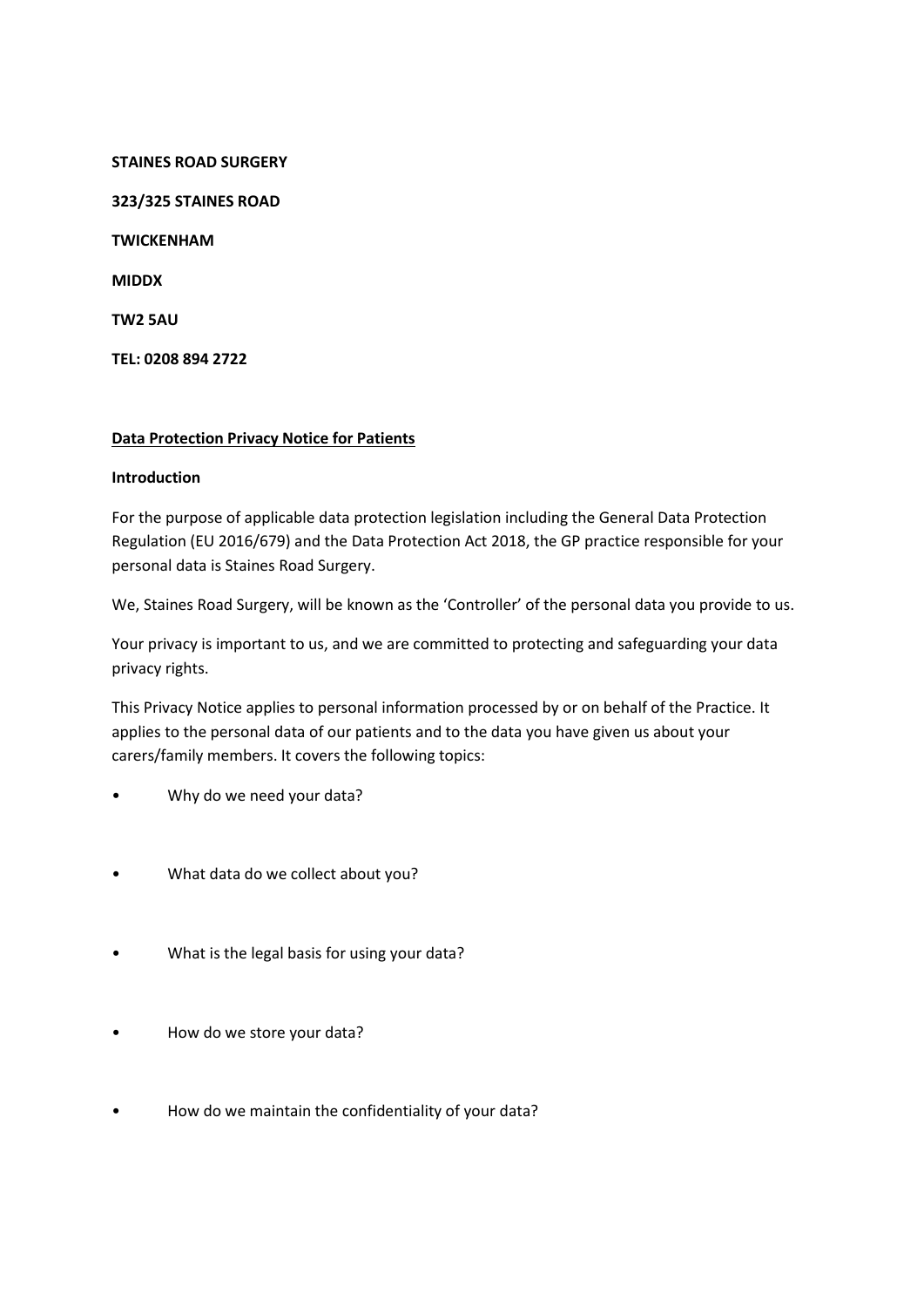- How long do we keep your data?
- What are your data protection rights?
- Who do we share your data with?
- Are there other projects where your data may be shared?
- When is your consent not required?
- How can you access or change your data?
- What should you do if your personal information changes?
- Changes to our privacy policy
- Our Data Protection Officer
- How to contact the appropriate authorities

### **Why do we need your data?**

As your General Practice, we need to know your personal, sensitive and confidential data in order to provide you with appropriate healthcare services. Your records are used to facilitate the care you receive, and to ensure you receive the best possible healthcare.

Information may be used within the GP practice for clinical audit, to monitor the quality of the service provided.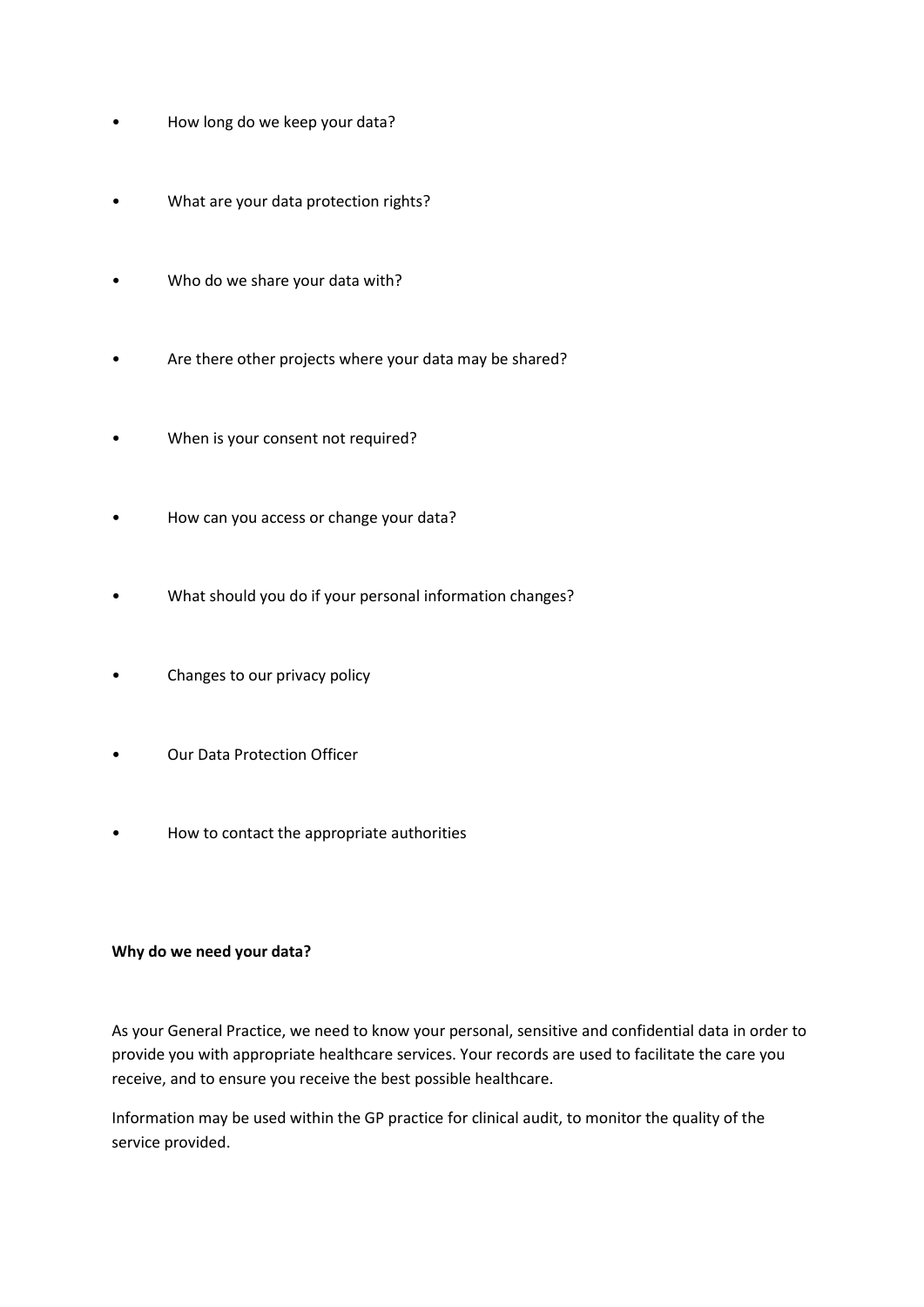## **What data do we collect about you?**

Personal data: We collect basic personal data about you which does not include any special types of information or location-based information. This includes your name, postal address and contact details such as email address and telephone number.

By providing the Practice with your contact details, you are agreeing to the Practice using those channels to communicate with you about your healthcare, i.e. by letter (postal address), by voicemail or voice-message (telephone or mobile number), by text message (mobile number) or by email (email address). If you are unhappy or have a concern about our using any of the above channels, please let us know.

Special Category personal data: We also collect confidential data linked to your healthcare which is known as "special category personal data", in the form of health information, religious belief (if required in a healthcare context) ethnicity and gender. This is obtained during the services we provide to you and through other health providers or third parties who have provided you with treatment or care, e.g. NHS Trusts, other GP surgeries, Walk-in clinics etc.

Records which the Practice holds about you may include the following information:

• Details about you, such as your address, carer, legal representative, emergency contact details

• Any contact the Practice has had with you, such as appointments, clinic visits, emergency appointments etc.

- Notes and reports about your health
- Details about your treatment and care
- Results of investigations such as laboratory tests, x-rays etc
- Relevant information from other health professionals, relatives or those who care for you

NHS records may be electronic, on paper, or a mixture of both.

Use of CCTV: Closed circuit television is utilised to protect the safety of our patients, staff and members of the public. To maintain privacy and dignity, CCTV is not in place where examinations or procedures are being undertaken. The Practice remains the data controller of this data and any disclosures or requests should be made to the Practice Manager.

## **What is the legal basis for using your data?**

We are committed to protecting your privacy and will only use information collected lawfully in accordance with:

• Data Protection Act 2018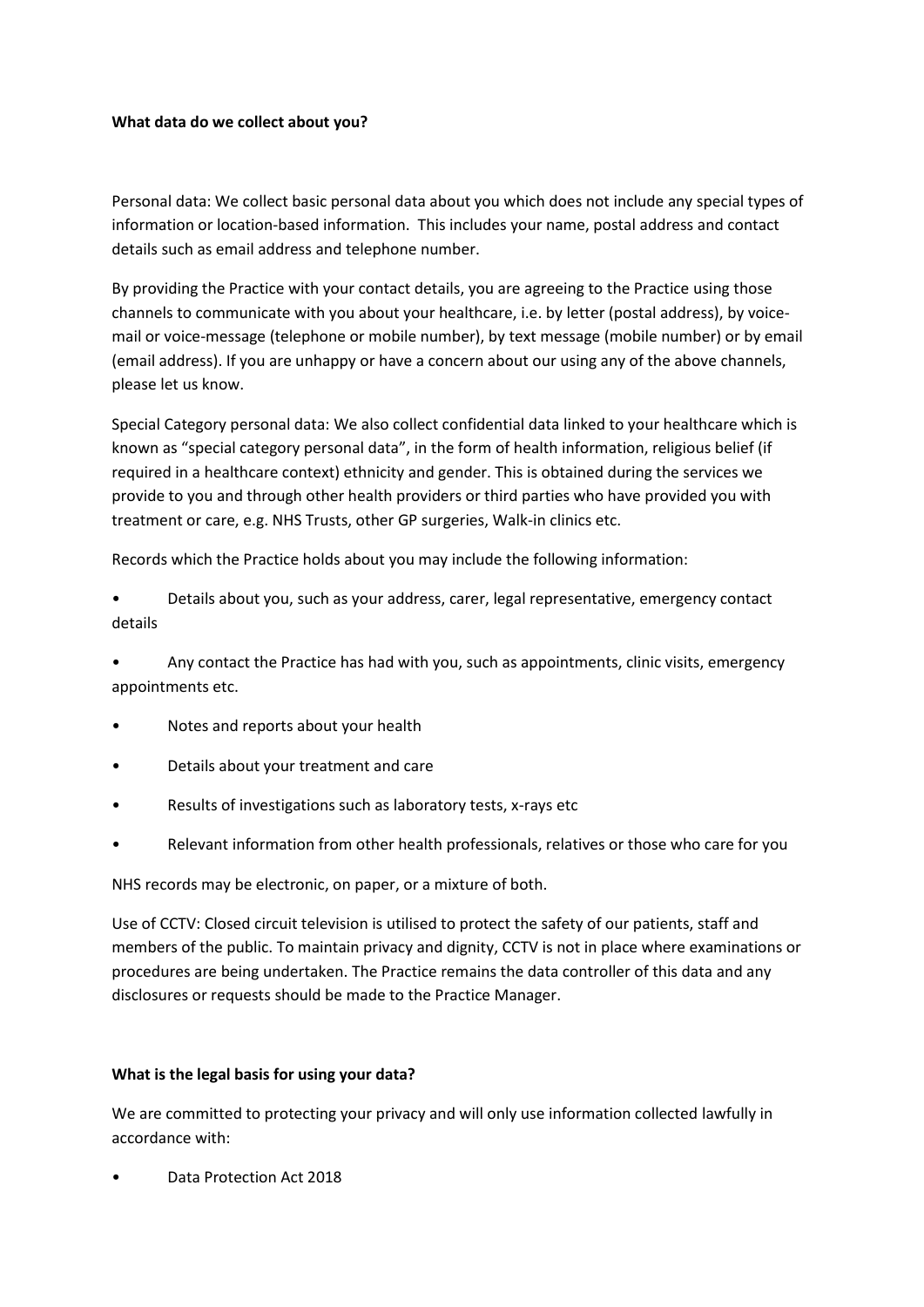- The General Data Protection Regulations 2016
- Human Rights Act 1998
- Common Law Duty of Confidentiality
- Health and Social Care Act 2012
- NHS Codes of Confidentiality, Information Security and Records Management

Under the General Data Protection Regulation we will lawfully be using your information in accordance with:

Article 6 (e) - "processing is necessary for the performance of a task carried out in the public interest or in the exercise of official authority vested in the controller"

Article 9 (h) - "processing is necessary for the purposes of preventive or occupational medicine, for the assessment of the working capacity of the employee, medical diagnosis, the provision of health or social care or treatment or the management of health or social care systems"

For the processing of special categories data, the basis is:

Article 9 (2) (b) – "processing is necessary for the purposes of carrying out the obligations and exercising specific rights of the controller or of the data subject in the field of employment and social security and social protection law"

These articles apply to the processing of information and the sharing of it with others for specific purposes.

## **How do we store your data?**

We have a Data Protection regime in place to oversee the effective and secure processing of your personal and special category (sensitive, confidential) data. No third parties have access to your personal data unless the law allows them to do so and appropriate safeguards have been put in place.

All the personal data we use is processed by our staff in the UK. However, for the purposes of IT hosting and maintenance this information may be located on servers within the European Union.

In certain circumstances you may have the right to withdraw your consent to the processing of data. These circumstances will be explained in subsequent sections of this document.

In some circumstances we may need to store your data after your consent has been withdrawn, in order to comply with a legislative requirement.

### **How do we maintain the confidentiality of your data?**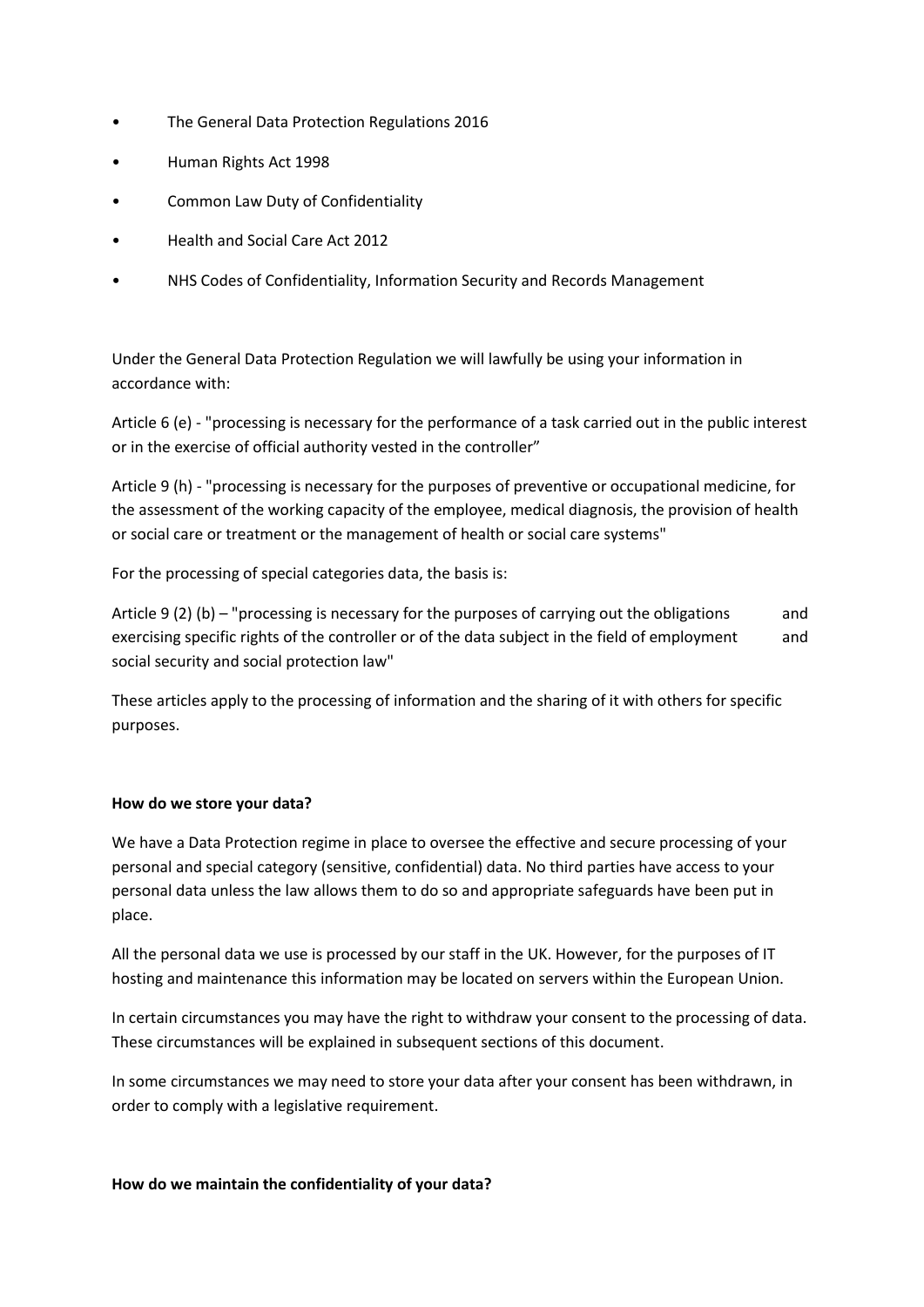Our Practice policy is to respect the privacy of our patients, their families and our staff and to maintain compliance with the General Data Protection Regulations (GDPR) and all UK specific Data Protection requirements. Our policy is to ensure all personal data related to our patients will be protected.

We use a combination of working practices and technology to ensure that your information is kept confidential and secure.

Every member of staff who works for an NHS organisation has a legal obligation to keep information about you confidential.

All employees and sub-contractors engaged by our Practice are asked to sign a confidentiality agreement. The Practice will, if required, sign a separate confidentiality agreement if the client deems it necessary. If a sub-contractor acts as a data processor for Staines Road Surgery an appropriate contract will be established for the processing of your information.

Some of this information will be held centrally and used for statistical purposes. Where this happens, we take strict measures to ensure that individual patients cannot be identified.

Sometimes your information may be requested to be used for research purposes. The Practice will always gain your consent before releasing the information for this purpose in an identifiable format. In some circumstances you can Opt-out of the Practice sharing any of your information for research purposes.

## **How long do we keep your data?**

We are required under UK law to keep your information and data for the full retention periods as specified by the NHS Records Management Code of Practice for Health and Social Care and in accordance with National Archives requirements.

More information on records retention can be found online at: https://digital.nhs.uk/article/1202/Records-Management-Code-of-Practice-for-Health-and-Social-Care-2016

## **What are your data protection rights?**

If we already hold your personal data, you have certain rights in relation to it.

Right to object: If we are using your data because we deem it necessary for our legitimate interests to do so, and you do not agree, you have the right to object. We will respond to your request within 30 days (although we may be allowed to extend this period in certain cases). Generally, we will only disagree with you if certain limited conditions apply.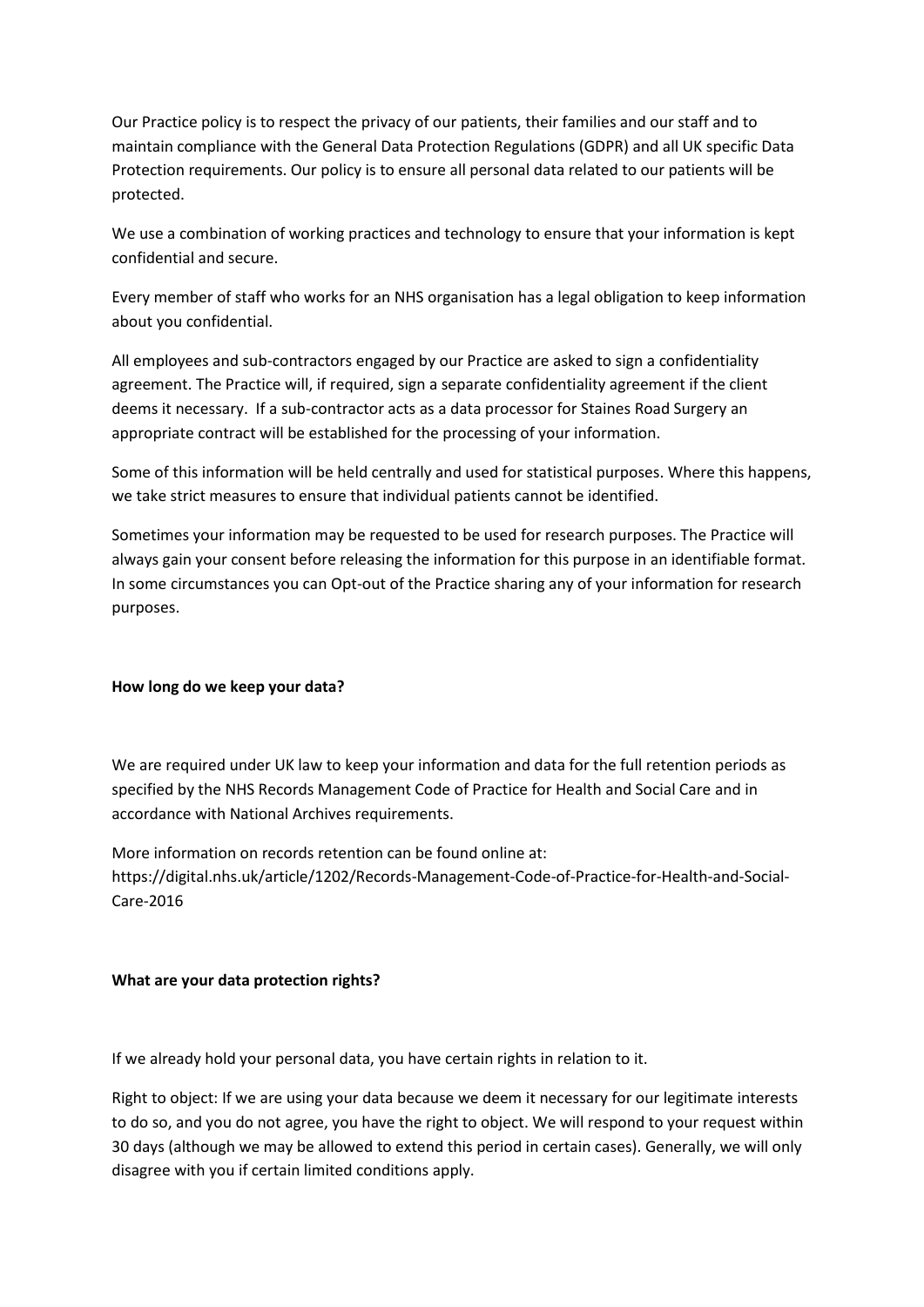Right to withdraw consent: Where we have obtained your consent to process your personal data for certain activities (for example a research project), or consent to market to you, you may withdraw your consent at any time.

Right to erasure: In certain situations (for example, where we have processed your data unlawfully), you have the right to request us to erase your personal data. We will respond to your request within 30 days (although we may be allowed to extend this period in certain cases) and will only disagree with you if certain limited conditions apply.

Right of data portability: If you wish, you have the right to transfer your data from us to another data controller. We will help with this with a GP to GP data transfer and transfer of your hard copy notes.

National Data Opt-Out: The National Data Opt-Out is a service introduced on 25 May 2018 that allows people to opt out of their confidential patient information being used for research and planning purposes. The National Data Opt-Out replaces the previous Type 2 Opt-Out, which required NHS Digital not to share a patient's confidential patient information for purposes beyond their individual care. Any patient who had a Type 2 Opt-Out has had it automatically converted to a National Data Opt-Out from 25 May 2018 and has received a letter giving them more information and a leaflet explaining the new service. If a patient wants to change their choice, they can use the new service to do this. You can find out more from the Practice or by visiting:

https://www.nhs.uk/your-nhs-data-matters/

If you wish to raise a query or request relating to any of the above, please contact us. We will seek to deal with it without undue delay, and in any event in accordance with the requirements of any applicable laws. Please note that we may keep a record of your communications to help us resolve any issues which you raise.

# **Who do we share your data with?**

We consider patient consent as being the key factor in dealing with your health information.

To provide around-the-clock safe care, we will make information available to trusted organisations for specific purposes unless you have asked us not to,

To support your care and improve the sharing of relevant information to our partner organisations when they are involved in looking after you, we will share information to other systems. The general principle is that information is passed to these systems unless you request that this does not happen, but that system users should ask for your consent before viewing your record.

Our partner organisations are:

- NHS Trusts / Foundation Trusts
- GPs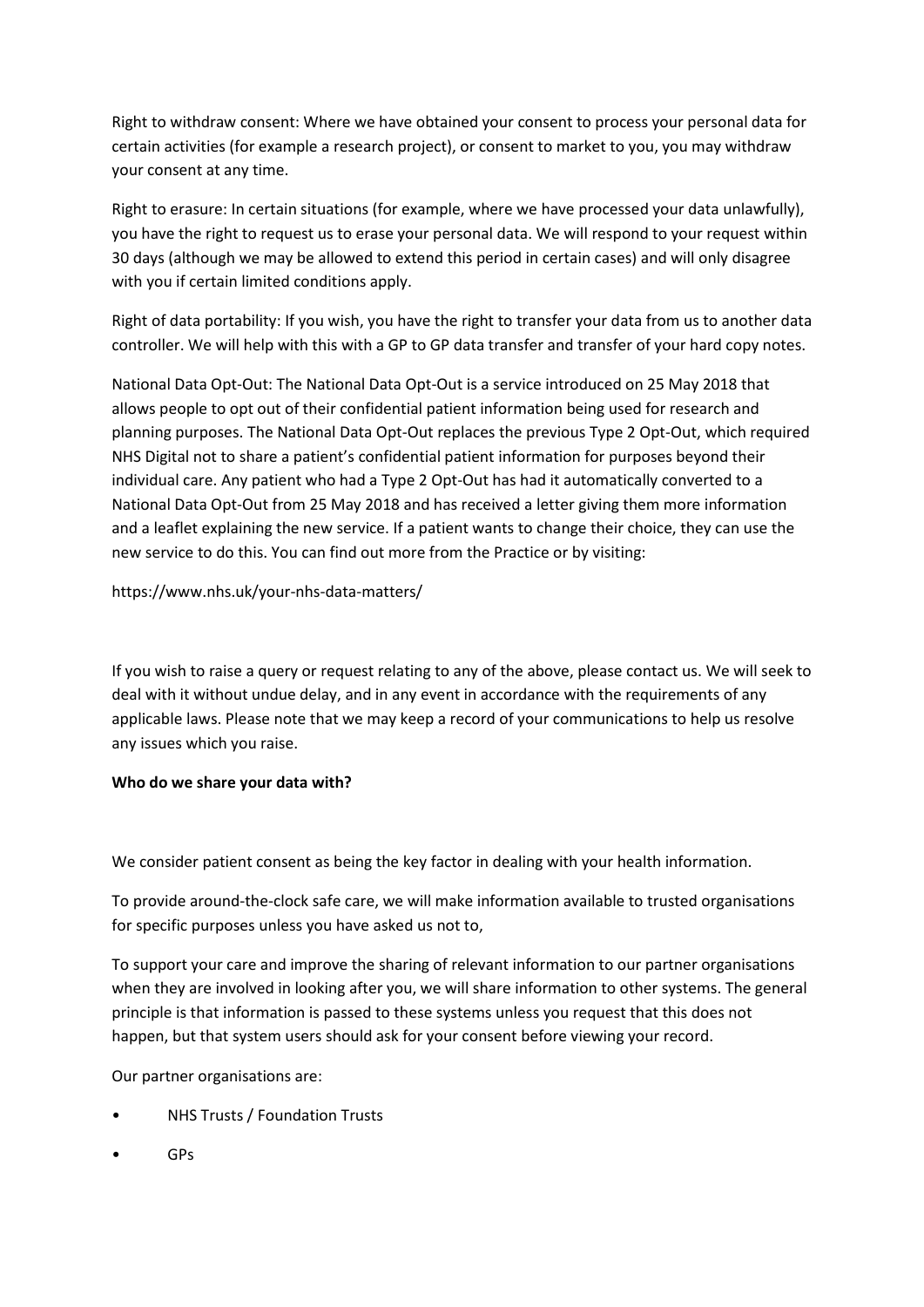- NHS Commissioning Support Units
- Independent Contractors such as dentists, opticians, pharmacists
- Private Sector Providers
- Voluntary Sector Providers
- Ambulance Trusts
- Clinical Commissioning Groups
- Social Care Services
- NHS England (NHSE) and NHS Digital (NHSD)
- Multi Agency Safeguarding Hub (MASH)
- Local Authorities
- **Education Services**
- Fire and Rescue Services
- Police and Judicial Services
- Voluntary Sector Providers
- Private Sector Providers
- Other 'data processors' which you will be informed of

You will be informed who your data will be shared with, and in cases where your consent is required you will be asked for it.

Below are some examples of when we would wish to share your information with trusted partners.

Primary Care Networks: We are a member of West Twickenham Primary Care Network. This means we work closely with a number of local practices and care organisations for the purpose of direct patient care. They will only be allowed to access your information if it is to support your healthcare needs. If you have any concerns about how your information may be accessed within our primary care network, we would encourage you to speak or write to us.

Extended Access: We provide extended access services to our patients which means you can access medical services outside of our normal working hours. In order to provide you with this service, we have formal arrangements in place with the Clinical Commissioning Group and with other practices whereby certain key "hub" practices offer this service on our behalf for you as a patient to access outside our opening hours. Those key "hub" practices will need to have access to your medical record to be able to offer you the service. We have robust data sharing agreements and other clear arrangements in place to ensure your data is always protected and used for those purposes only.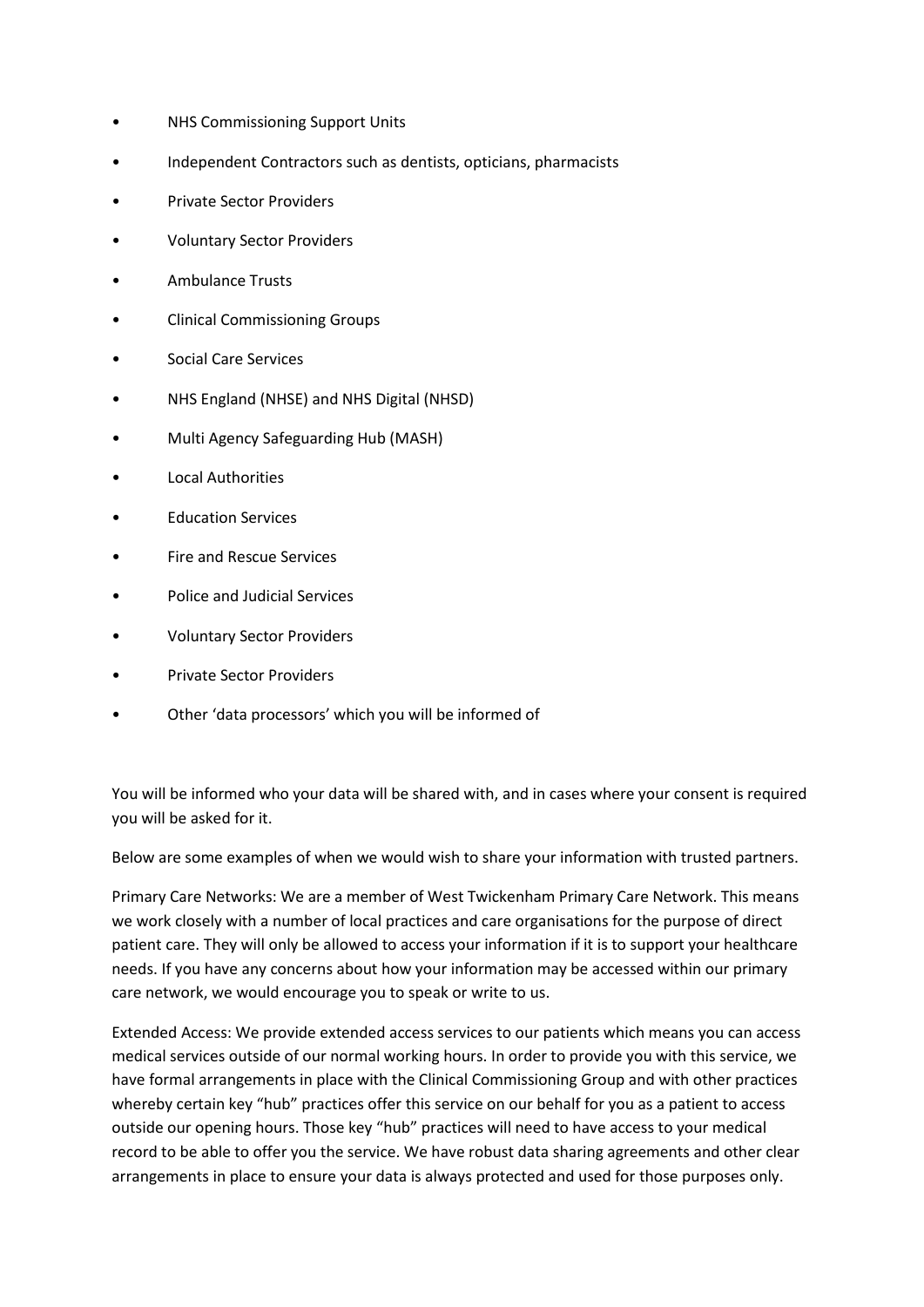Medicines Management: The Practice may conduct Medicines Management Reviews of medications prescribed to its patients. This service performs a review of prescribed medications to ensure patients receive the most appropriate, up-to-date and cost-effective treatments. Our local NHS Clinical Commissioning Group employs specialist pharmacists and they may at times need to access your records to support and assist us with prescribing. This reason for this is to help us manage your care and treatment.

Individual Funding Requests: An Individual Funding Request is a request made on your behalf, with your consent, by a clinician, for the funding of specialised healthcare which falls outside the range of services and treatments that CCG has agreed to commission for the local population. An Individual Funding Request is considered when a case can be set out by a patient's clinician that there are exceptional clinical circumstances which make the patient's case different from other patients with the same condition who are at the same stage of their disease, or when the request is for a treatment that is regarded as new or experimental and where there are no other similar patients who would benefit from this treatment. A detailed response, including the criteria considered in arriving at the decision, will be provided to the patient's clinician.

# Are there other projects where your data may be shared?

Other research projects: With your consent we would also like to use your name, contact details and email address to inform you of services that may benefit you. There may be occasions when authorised research facilities would like to invite you to participate in research, innovations, identifying trends or improving services. At any stage where we would like to use your data for anything other than the specified purposes and where there is no lawful requirement for us to share or process your data, we will ensure that you have the ability to consent or to opt out prior to any data processing taking place. This information is not shared with third parties or used for any marketing and you can unsubscribe at any time via phone, email or by informing the Practice.

# **When is your consent not required?**

We will only ever use or pass on information about you to others involved in your care if they have a genuine need for it. We will not disclose your information to any third party without your permission unless there are exceptional circumstances.

There are certain circumstances where we are required by law to disclose information, for example:

- where there is a serious risk of harm or abuse to you or other people
- where a serious crime, such as assault, is being investigated or where it could be prevented
- notification of new births

where we encounter infectious diseases that may endanger the safety of others, such as meningitis or measles (but not HIV/AIDS)

- where a formal court order has been issued
- where there is a legal requirement, for example if you had committed a Road Traffic Offence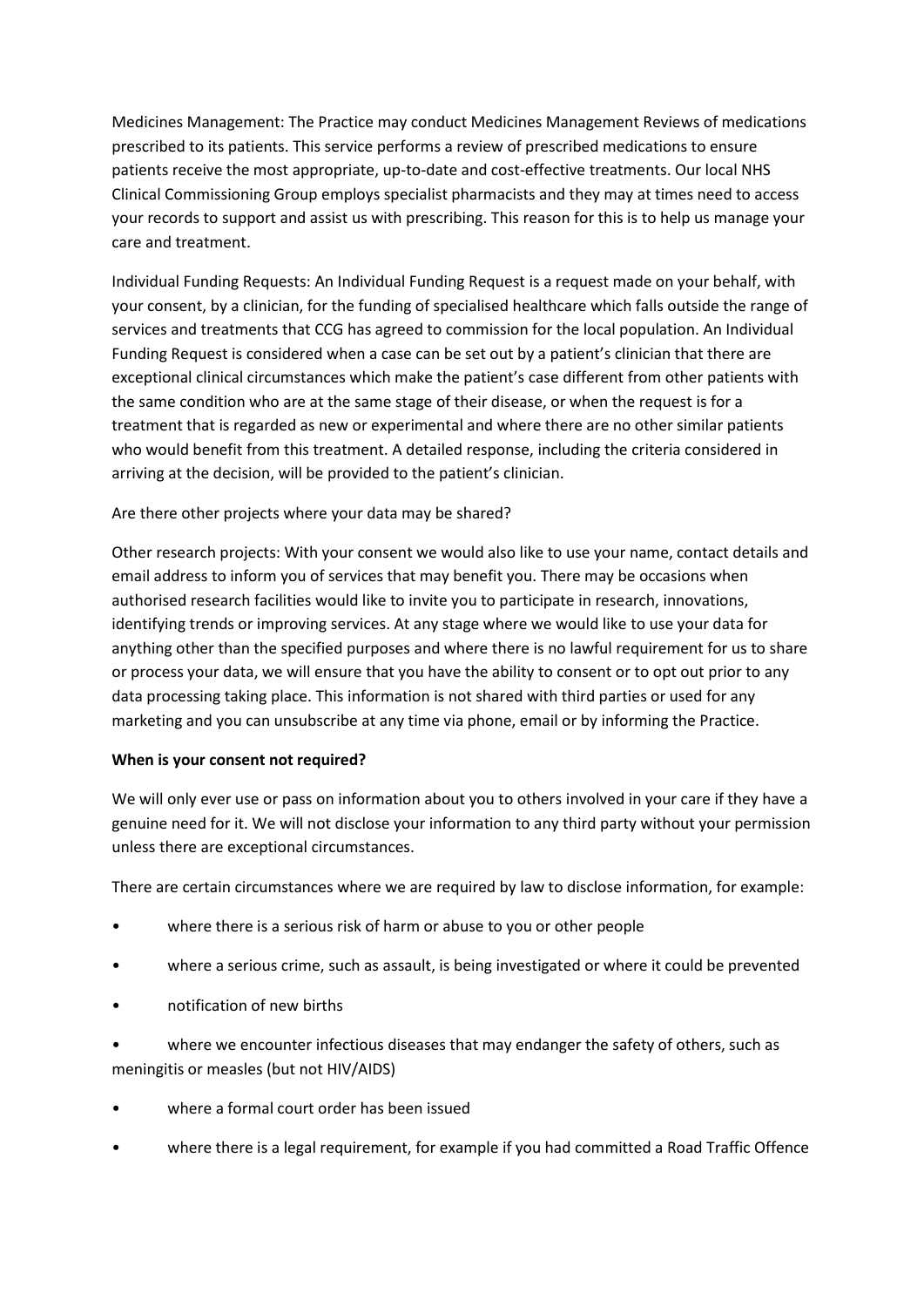We are also required to act in accordance with Principle 7 of the Caldicott Review (Revised version 2013) which states: "The duty to share information can be as important as the duty to protect patient confidentiality." This means that health and social care professionals should have the confidence to share information in the best interests of their patients within the framework set out by the Caldicott Principles.

### **How can you access or change your data?**

You have a right under the Data Protection legislation to request access to view or to obtain copies of the information the Practice holds about you and to have it amended should it be inaccurate.

Your request should be made to the Practice and we have a form (SAR - Subject Access Request) which you will need to complete. We are required to respond to you within one calendar month.

For information from the hospital you should write direct to them. You will need to give adequate information (full name, address, date of birth, NHS number and details of your request) so that your identity can be verified and your records located.

There is no charge to receive a copy of the information held about you.

#### **What should you do if your personal information changes?**

Please contact the Practice Manager as soon as any of your details change. This is especially important for changes of address or contact details (such as your mobile phone number).

The Practice will from time to time ask you to confirm that the information we currently hold is accurate and up-to-date.

#### **Changes to our privacy policy**

It is important to point out that we may amend this Privacy Notice from time to time.

### **Our Data Protection Officer**

The local CCG has appointed Umar Sabat to act on behalf of GP Practices to be the Data Protection Officer.